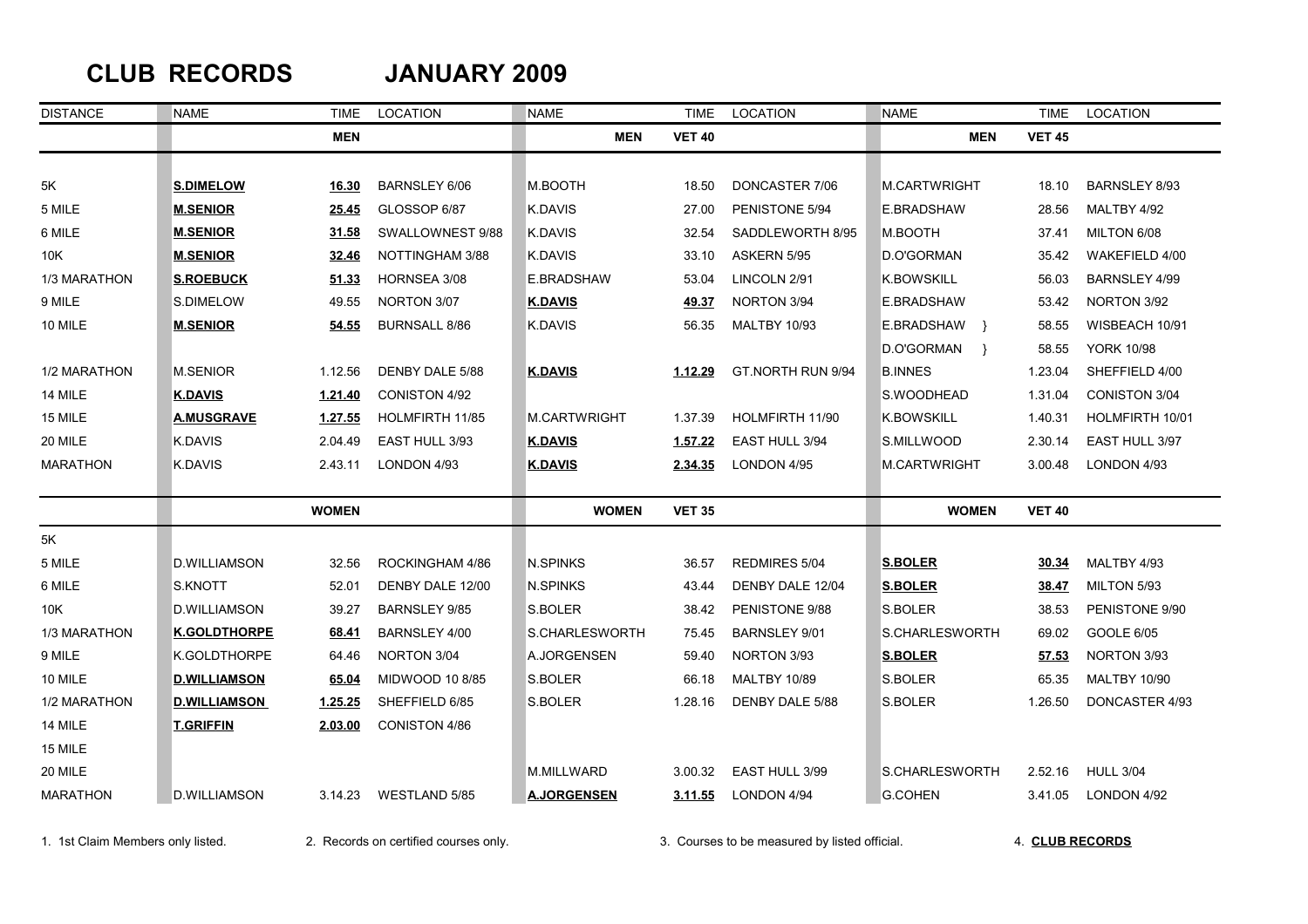### **CLUB RECORDS JANUARY 2009**

| <b>DISTANCE</b> | <b>NAME</b>         | TIME          | LOCATION             | <b>NAME</b>        | TIME          | LOCATION            | <b>NAME</b>         | TIME          | LOCATION             |
|-----------------|---------------------|---------------|----------------------|--------------------|---------------|---------------------|---------------------|---------------|----------------------|
|                 | <b>MEN</b>          | <b>VET 50</b> |                      | <b>MEN</b>         | <b>VET 55</b> |                     | <b>MEN</b>          | <b>VET 60</b> |                      |
|                 |                     |               |                      |                    |               |                     |                     |               |                      |
| 5K              | D.O'GORMAN          | 17.23         | RETFORD 5/03         | M.CARTWRIGHT       | 19.24         | MEXBOROUGH 7/01     | M.CARTWRIGHT        | 20.57         | DONCASTER 7/06       |
| 5 MILE          | D.O'GORMAN          | 28.22         | WOMBWELL 5/01        | S.FRITH            | 32.29         | WOMBWELL 2/08       | <b>M.CARTWRIGHT</b> | 33.17         | OXSPRING 9/06        |
| 6 MILE          | <b>B.INNES</b>      | 38.22         | DENBY DALE 12/00     | <b>B.INNES</b>     | 40.04         | DENBY DALE 12/05    | <b>M.CARTWRIGHT</b> | 41.58         | ROTHER VAL 10/06     |
| 10K             | D.O'GORMAN          | 34.35         | PERCY PUD 12/01      | M.CARTWRIGHT       | 40.37         | ROTH VALLEY 10/01   | M.CARTWRIGHT        | 42.36         | BARNSLEY 11/06       |
| 1/3 MARATHON    | <b>B.INNES</b>      | 56.53         | BARNSLEY 4/02        | M.CARTWRIGHT       | 61.35         | BARNSLEY 9/01       | R.BROWN             | 66.51         | <b>BARNSLEY 9/01</b> |
| 9 MILE          | D.BATTY             | 57.27         | NORTON 3/96          | <b>B.INNES</b>     | 60.30         | NORTON 3/06         | R.BROWN             | 62.56         | NORTON 3/01          |
| 10 MILE         | <b>M.CARTWRIGHT</b> | 65.54         | ASKERN 8/97          | M.CARTWRIGHT       | 69.28         | <b>MALTBY 10/01</b> | <b>M.WESTON</b>     | 74.00         | ASKERN 8.92          |
| 1/2 MARATHON    | <b>B.INNES</b>      | 1.22.11       | WORKSOP 11/02        | <b>M.DICKINSON</b> | 1.28.52       | SHEFFIELD 5/06      | R.BROWN             | 1.38.56       | WORKSOP 11/02        |
| 14 MILE         | S.WOODHEAD          | 1.37.27       | <b>CONISTON 3/08</b> |                    |               |                     |                     |               |                      |
| 15 MILE         | D.BATTY             | 1.44.27       | HOLMFIRTH 10/95      | R.BROWN            | 1.49.35       | HOLMFIRTH 10/95     | R.BROWN             | 1.57.59       | HOLMFIRTH 10/01      |
| 20 MILE         | R.BROWN             | 2.30.13       | EAST HULL 3/93       | R.BROWN            | 2.32.13       | EAST HULL 3/97      | R.BROWN             | 2.38.08       | EAST HULL 3/01       |
| <b>MARATHON</b> | <b>B.INNES</b>      | 3.05.17       | SHEFFIELD 4/02       | R.BROWN            | 3.25.15       | LONDON 4/96         | R.BROWN             | 3.33.51       | LONDON 4/01          |
|                 | <b>WOMEN</b>        | <b>VET 45</b> |                      | <b>WOMEN</b>       | <b>VET 50</b> |                     | <b>WOMEN</b>        | <b>VET 55</b> |                      |
| 5K              |                     |               |                      | <b>J.BUCKLEY</b>   | <u>17.57</u>  | <b>YORK 8/08</b>    |                     |               |                      |
| 5 MILE          | P.SENIOR            | 39.19         | WOMBWELL 4/89        | <b>J.BUCKLEY</b>   | 30.37         | WOMBWELL 2/08       | S.HIGHAM            | 38.42         | WORSBOROUGH 5/05     |
| 6 MILE          | <b>J.WELBOURN</b>   | 41.40         | MILTON 5/95          | <b>J.BUCKLEY</b>   | 37.01         | MILTON 6/08         | S.HIGHAM            | 48.37         | DENBY DALE 12/04     |
| 10K             | S.BOLER             | 39.05         | BARNSLEY 11/94       | <b>J.BUCKLEY</b>   | 37.19         | ROTHWELL 4/08       | S.HIGHAM            | 47.45         | PERCY PUD 12/04      |
| 1/3 MARATHON    | S.HIGHAM            | 69.23         | BARNSLEY 4/99        | S.HIGHAM           | 70.28         | BARNSLEY 4/02       | S.HIGHAM            | 72.05         | GOOLE 6/05           |
| 9 MILE          | S.CHARLESWORTH      | 73.20         | NORTON 3/08          | S.HIGHAM           | 72.38         | NORTON 3/04         | S.HIGHAM            | 71.07         | NORTON 3/06          |
| 10 MILE         | P.SENIOR            | 80.46         | <b>MALTBY 10/89</b>  | P.SENIOR           | 81.51         | MALTBY 10/91        | S.HIGHAM            | 84.08         | FERRIBY 1/07         |
| 1/2 MARATHON    | S.HIGHAM            | 1.51.40       | GT NORTH RUN 10/98   | S.HIGHAM           | 1.46.37       | WORKSOP 10/00       | S.HIGHAM            | 1.45.34       | SHEFFIELD 5/05       |
| 14 MILE         | <b>C.SKEENE</b>     | 2.17.14       | CONISTON 3/07        |                    |               |                     | S.HIGHAM            | 2.00.07       | <b>CONISTON 3/07</b> |
| 15 MILE         |                     |               |                      |                    |               |                     |                     |               |                      |
| 20 MILE         | <b>S.HIGHAM</b>     | 2.49.27       | EAST HULL 3/99       |                    |               |                     |                     |               |                      |
| <b>MARATHON</b> | S.HIGHAM            | 3.59.13       | LONDON 4/99          |                    |               |                     |                     |               |                      |

1. 1st Claim Members only listed. 2. Records on certified courses only. 3. Courses to be measured by listed official. 4. **CLUB RECORDS**